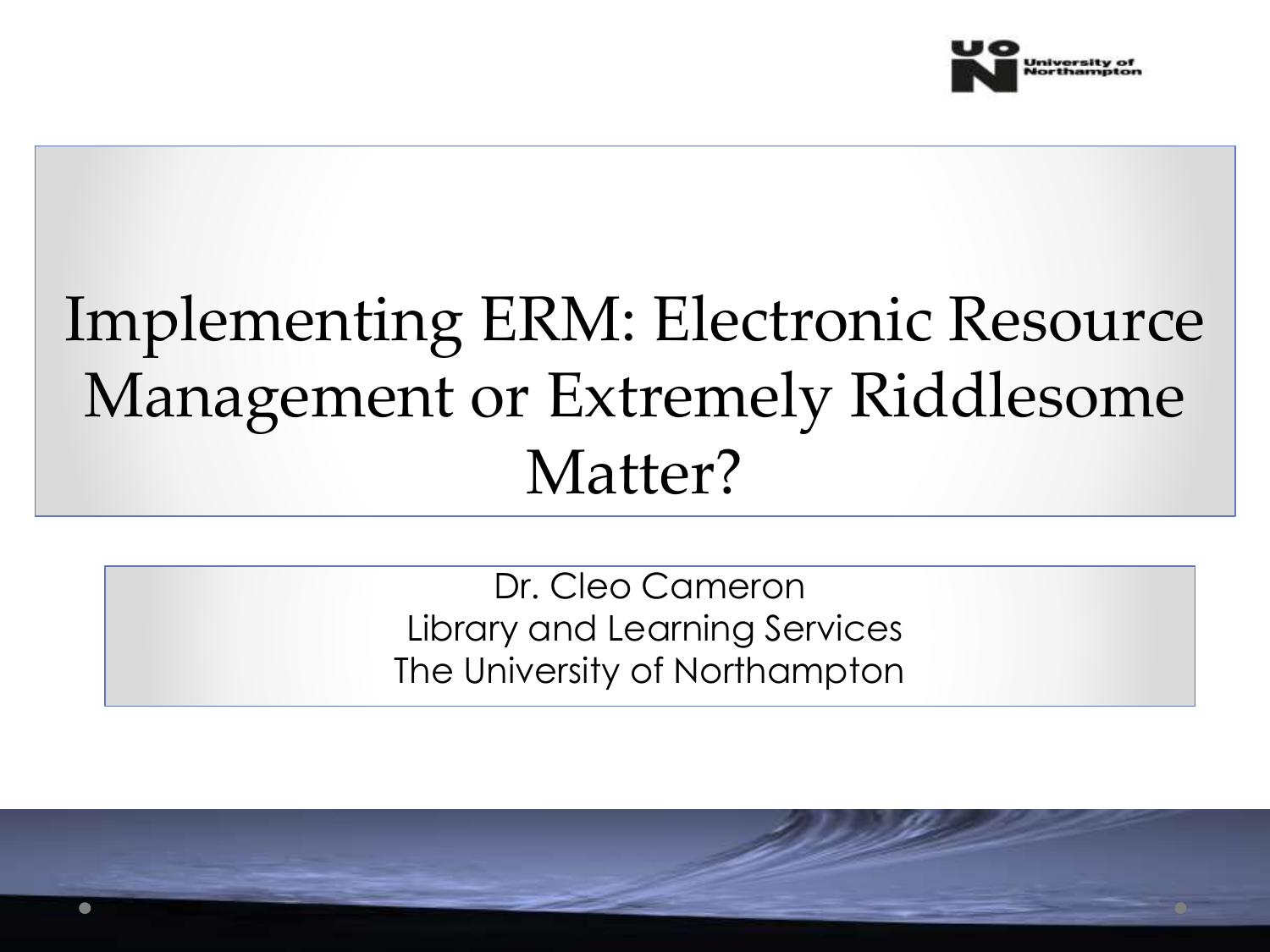



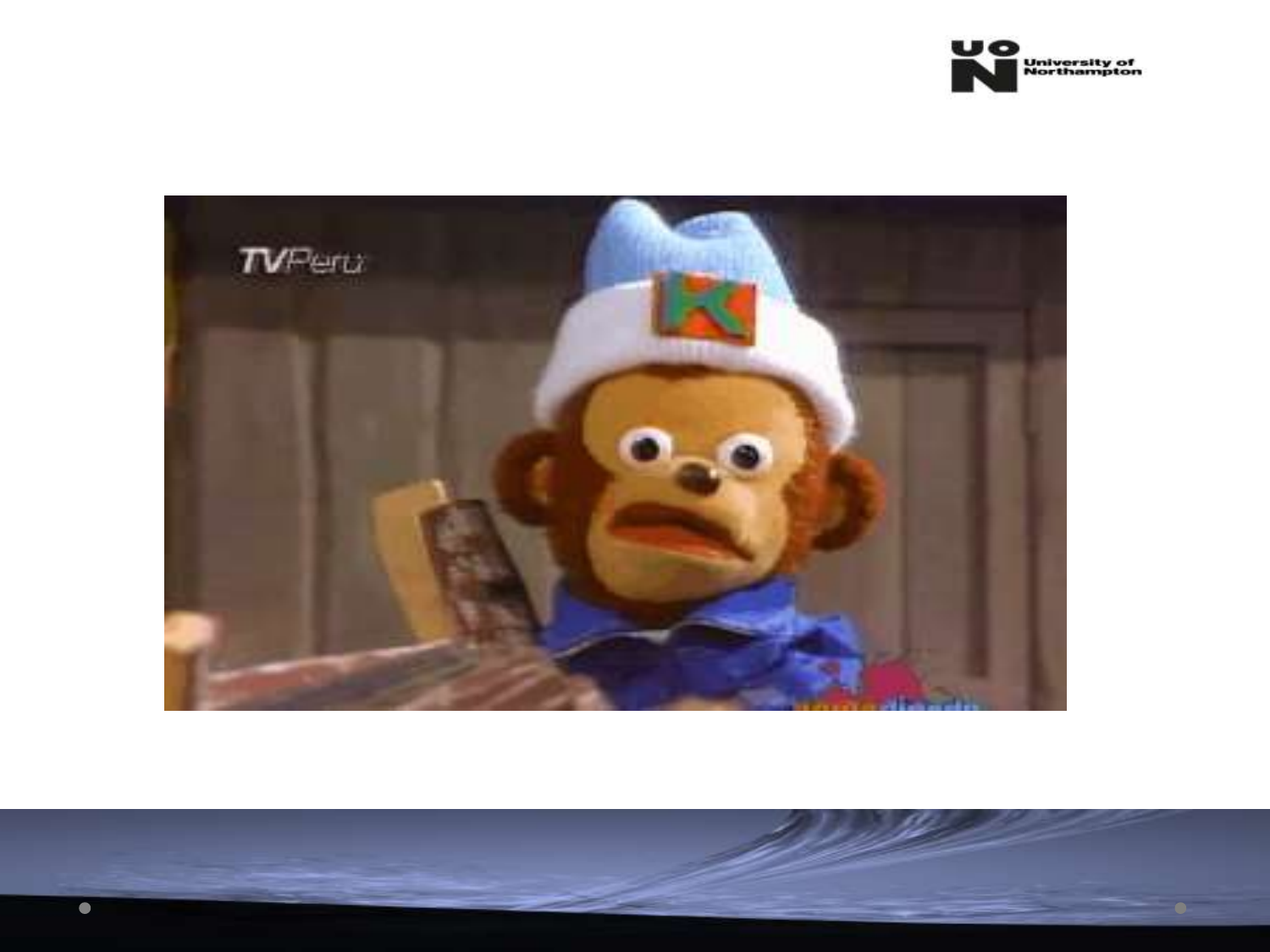

# TIMELINE

- o **February 2017**  Appointed Digital Resources and Discovery Specialist
- o **April – July 2017**  Reading and research literature review of existing ERM research and implementation projects
- o **July-August 2017**  Reaching Out contact other institutions with Sierra to assess their own ERM implementation projects and progress
- o **August 2017**  Project progress report
- o **September – October 2017**  Collect e-resource data what do we have exactly ? Create spreadsheet
- o **November 2017** Add e-resource records to Sierra ERM module
- o **March 2018**  Meet to discuss licencing function and the decisions that need to be made for customising data fields
- o **March/April 2018**  Add existing Sierra Order Records to E-Resource Records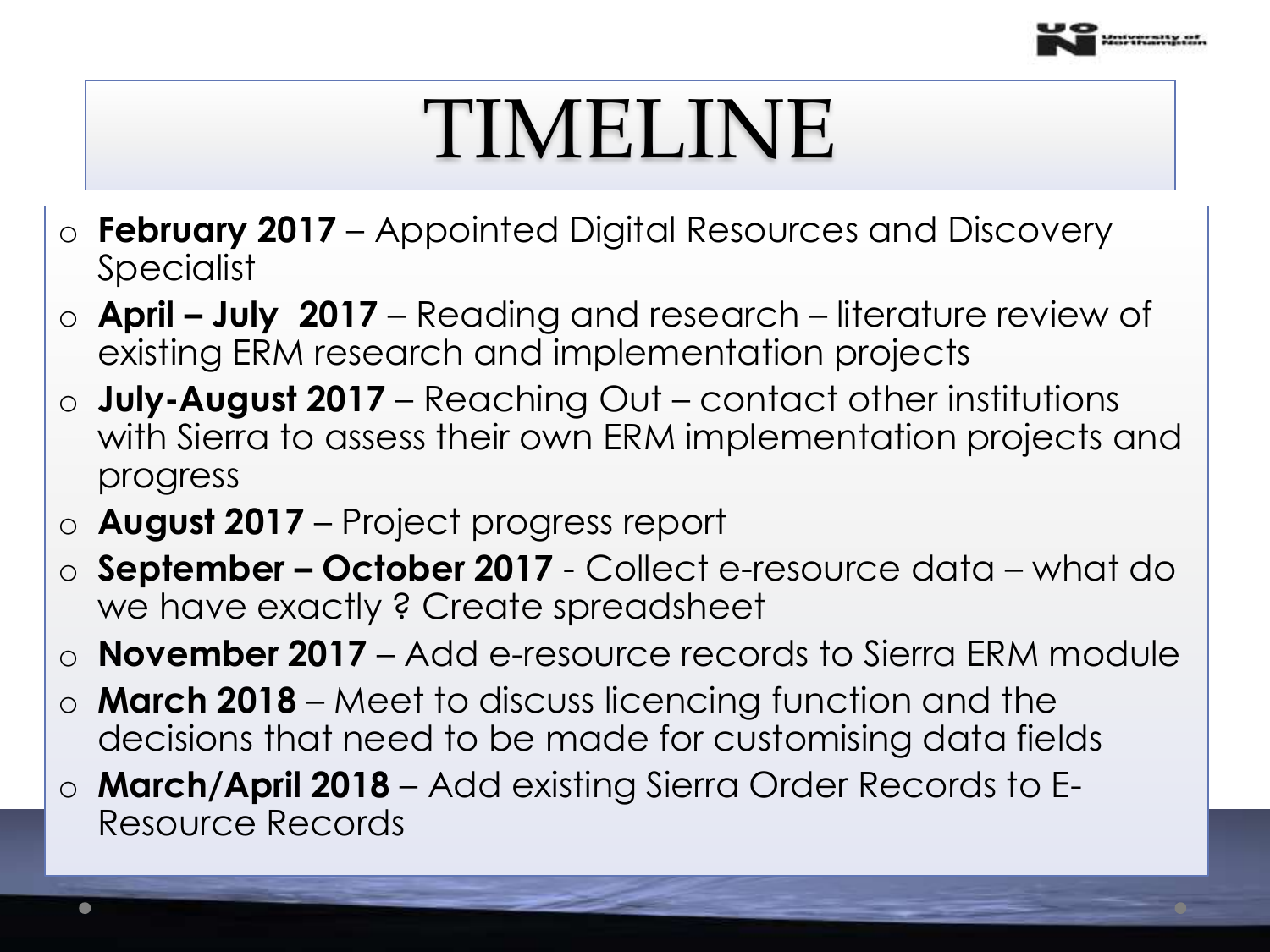

### Research & Literature Review

#### **Kate Silton and Tiffany LeMaistre (2011):**

Disadvantages to implementation:

- labor intensive/time consuming process of populating different types of records in this system with data
- current literature 'overwhelmingly indicates' III's ERM presents workflow challenges so great as to impede implementation (three years or more and still not complete)
- inputting information into ERM is 'feat' problem of knowledgebases not presenting information in the same way thus hard to universalise standards (inconsistent metadata from e-journal content providers).
- 85% said there was 'some' improvement to workflows as a result of the ERM.
- Majority reported difficulty with implementation and that they were incomplete – 59% said implementation satisfaction was 3 or below (scale 1-5).

"Current research, vendor training, and documentation do not adequately convey the realities of implementing III's Electronic Resource Management System. The promise of ERMI is met by a lack of standards across vendors making an ERMS difficult to populate and maintain" (2011, pp. 83-84).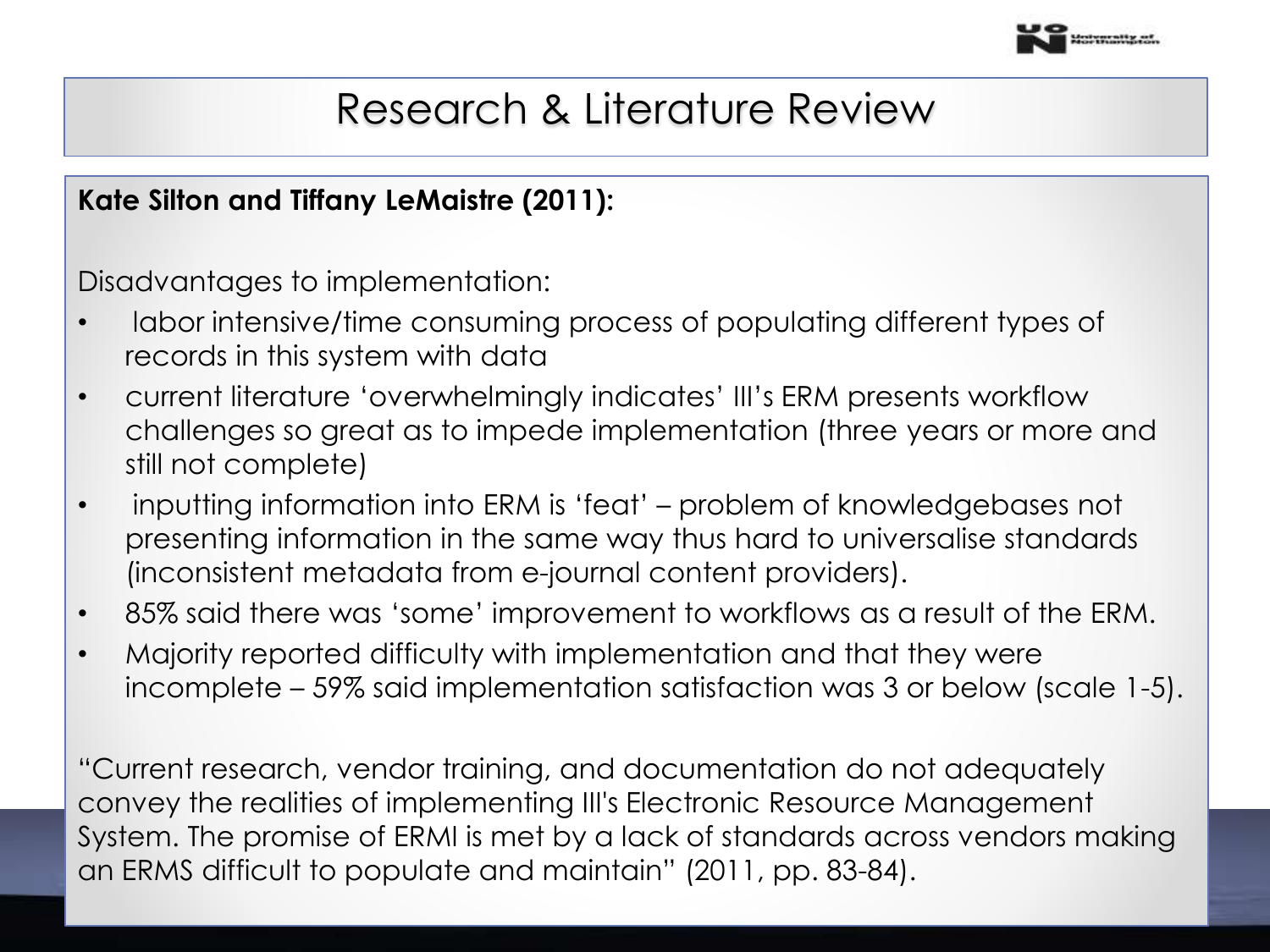

While the ERM implementation was not a disaster by any stretch, it did fall far short of our goals. Upon reflection of our experience, it became evident that a more formal preparation process would have resolved some of the issues we encountered (Enoch, 2014, p. 185).



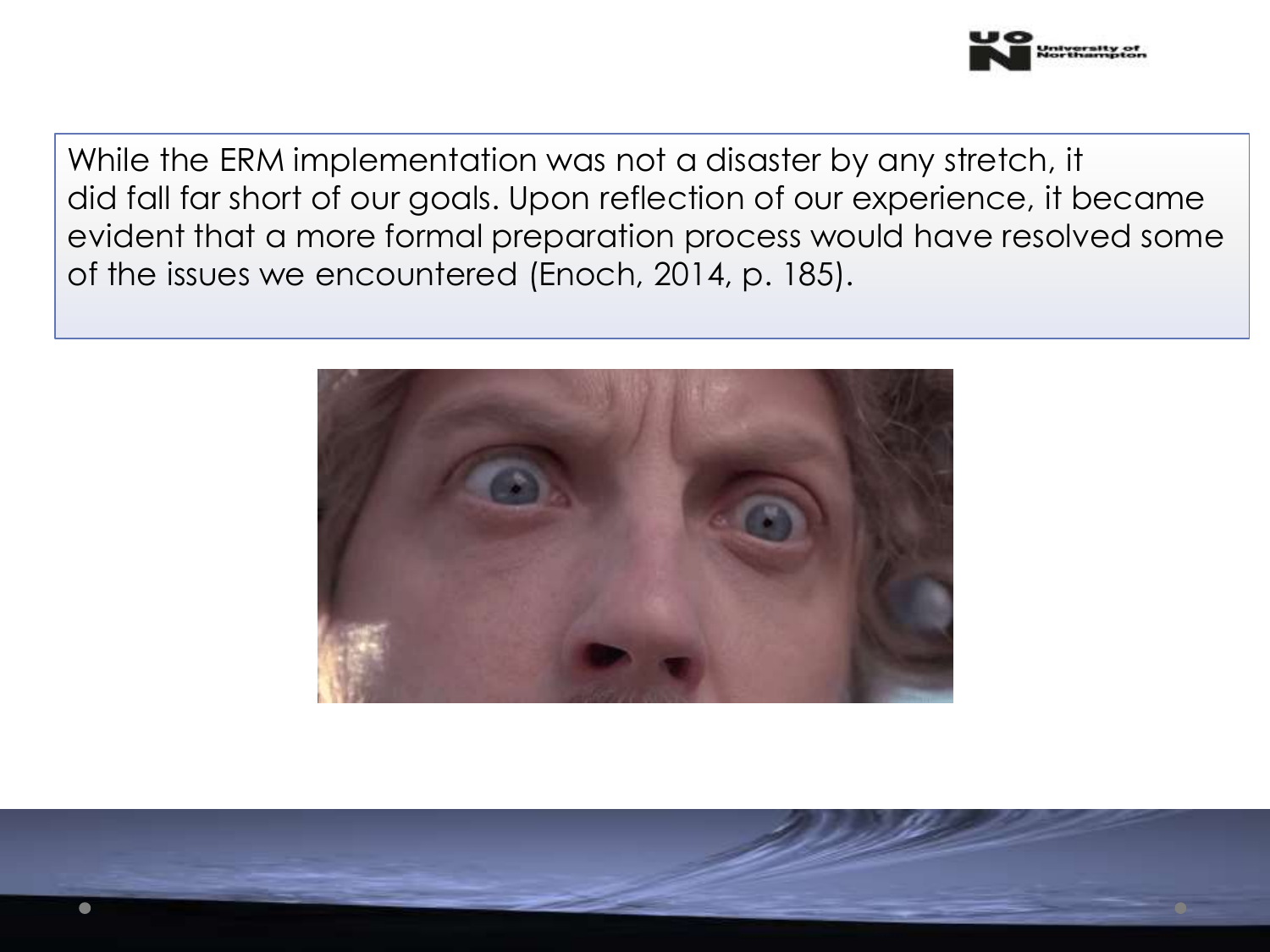

# Reaching Out!

**Institutions contacted who also have Sierra Library Management System**:

**Essex** = Not fully operational – have not implemented licence records or statistics

**Bedfordshire** = No response

**City** = Not fully operational

**Harper Adams** = Abandoned implementation. Awaiting Sierra Knowledgebase

**Warwick** = Abandoned implementation. Awaiting Sierra Knowledgebase

**St. Mary's** = No longer using Sierra

**Aston** = Not fully operational – only basic functionality

**University of North Texas** = Not full implementation but almost – cannot harvest SUSHI - biggest issue to date was coverage load – provided guidelines/instructions/templates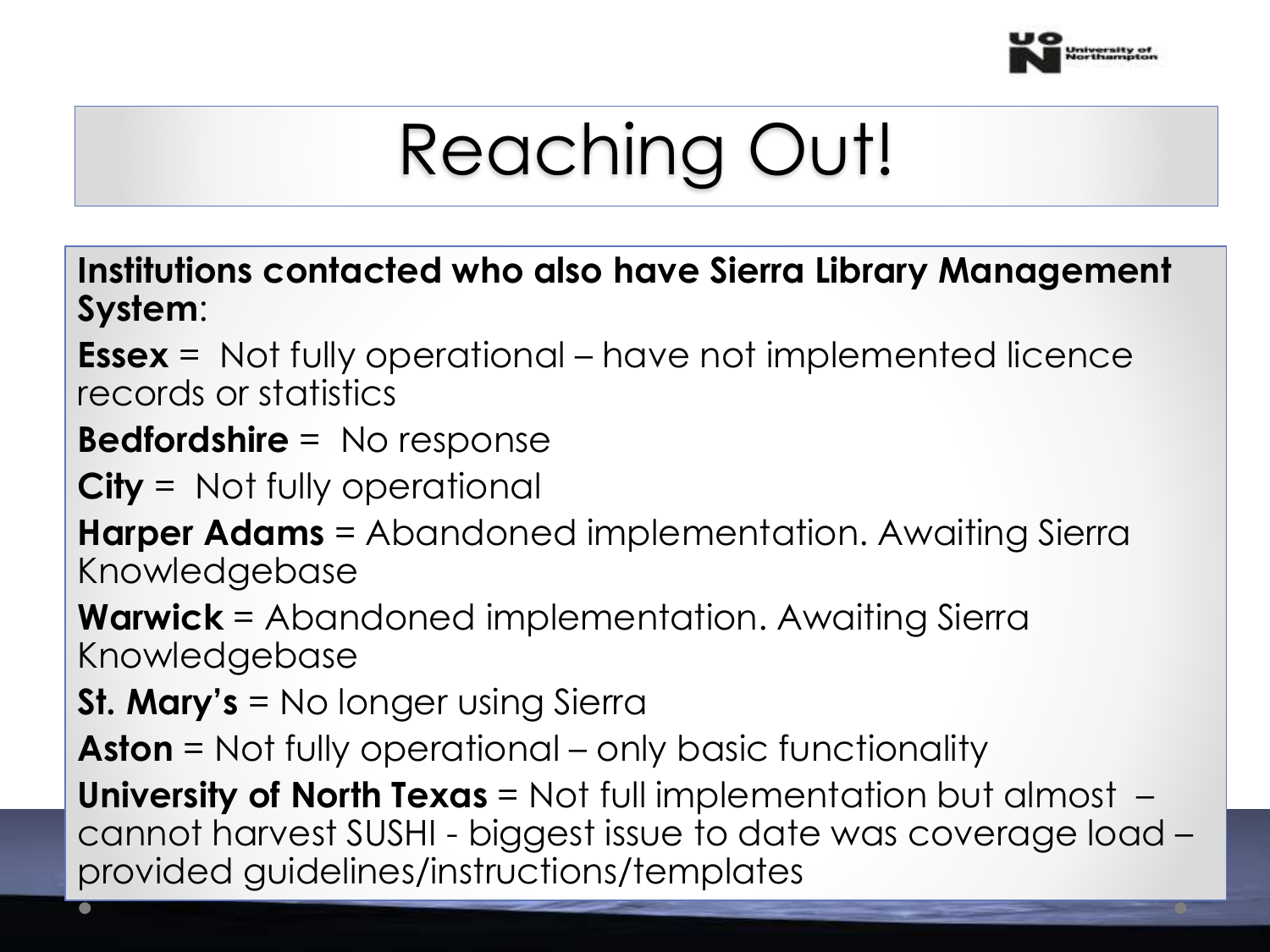

## ACTIONS!

Began data preparation - put together a spreadsheet of e-resources we subscribe to – this involved cross-checking Sierra orders, A-Z list of databases and SFX (where our e-resources are activated and made available on NELSON – our electronic resource online library)

Once the majority of e-resources and databases had been established, eresource records were created in the Sierra ERM fields include:

- Name and description
- Type and Format
- Activation and Renewal dates
- $\cdot$  URL

Contact details of the publisher and supplier were created and also attached

Once the e-resource records were created, the order records for each subscription were linked to the e-resource records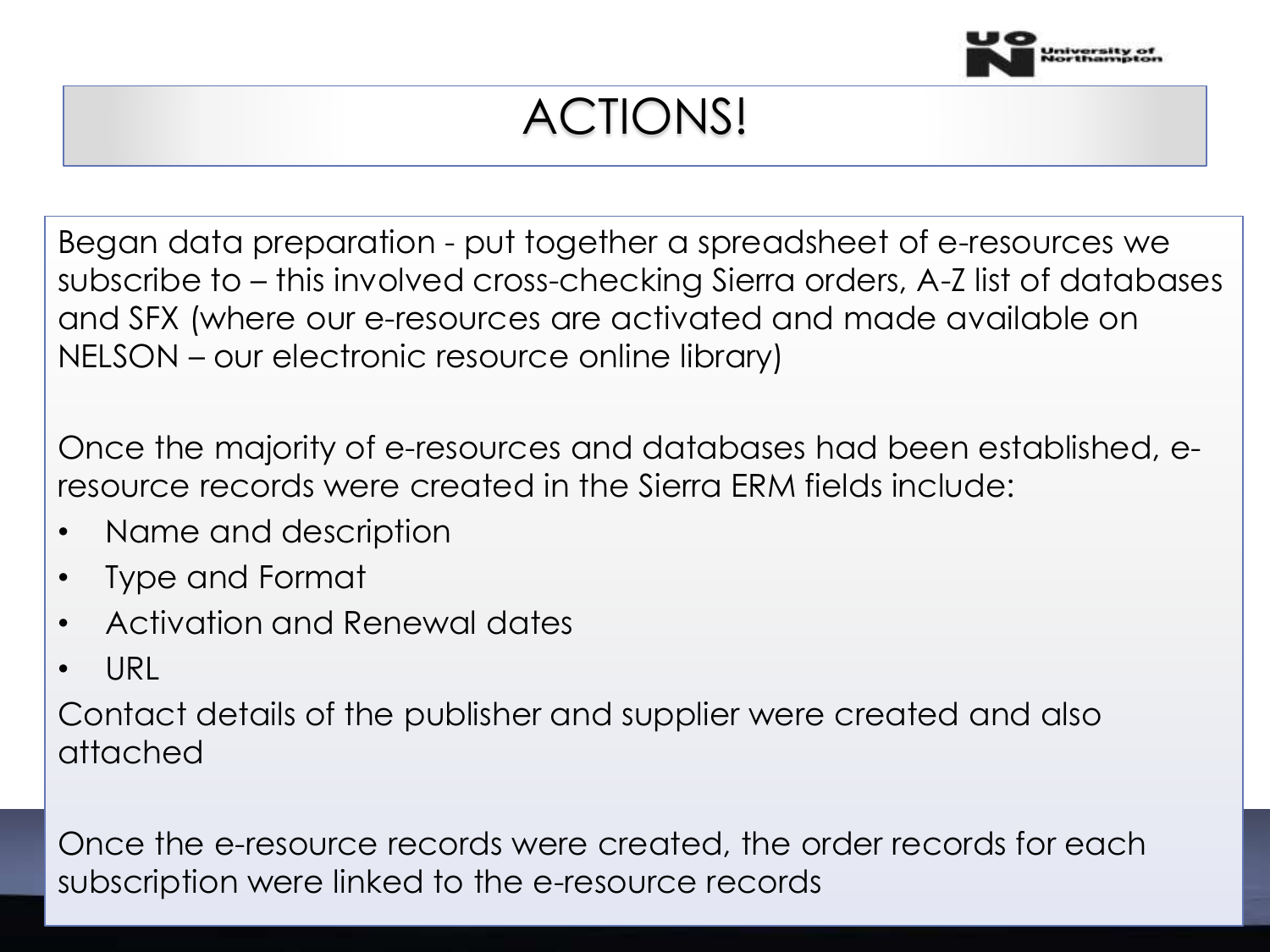

## WHAT NEXT?

• Determine customisable fields for licence function and begin to populate with relevant licences

As Condic (2008) observes, "The licensing information can be tedious to input, but the resulting benefit is the knowledge you gain about details from the licenses that you may otherwise miss. You may be tempted to bypass the step of inputting details from licenses by linking to an electronic version of the license, but this solution could result in missing key elements of the licenses." (p. 142)

- When e-resource records are complete and the ERM fully populated, batch load holdings using Coverage Load feature for each database
- Attempt to harvest Sushi statistics
- Create ERM instructions and workflow for maintenance and updates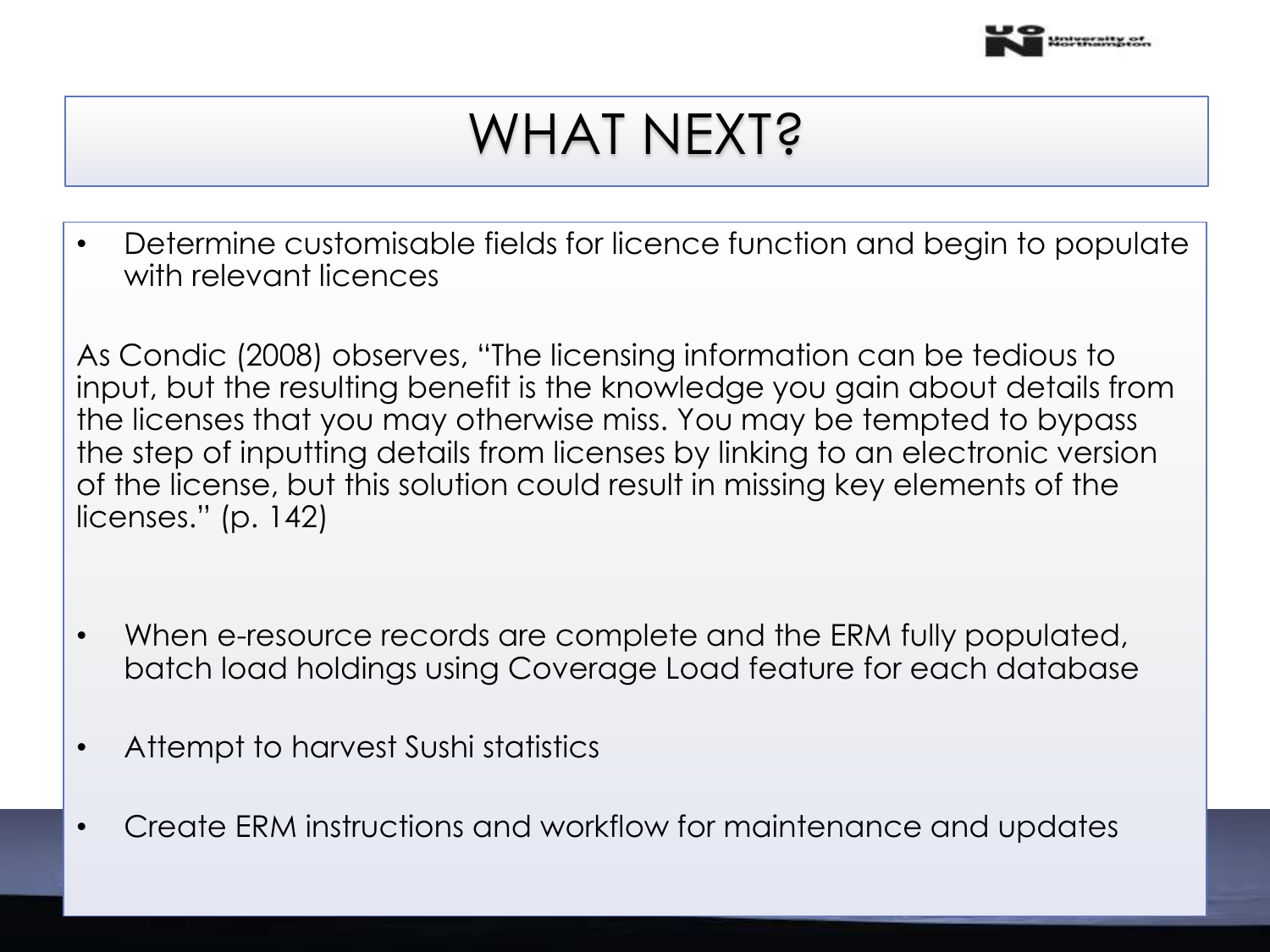

# WHAT NEXT?

### **BREATHE A HUGE SIGH OF RELIEF!!**